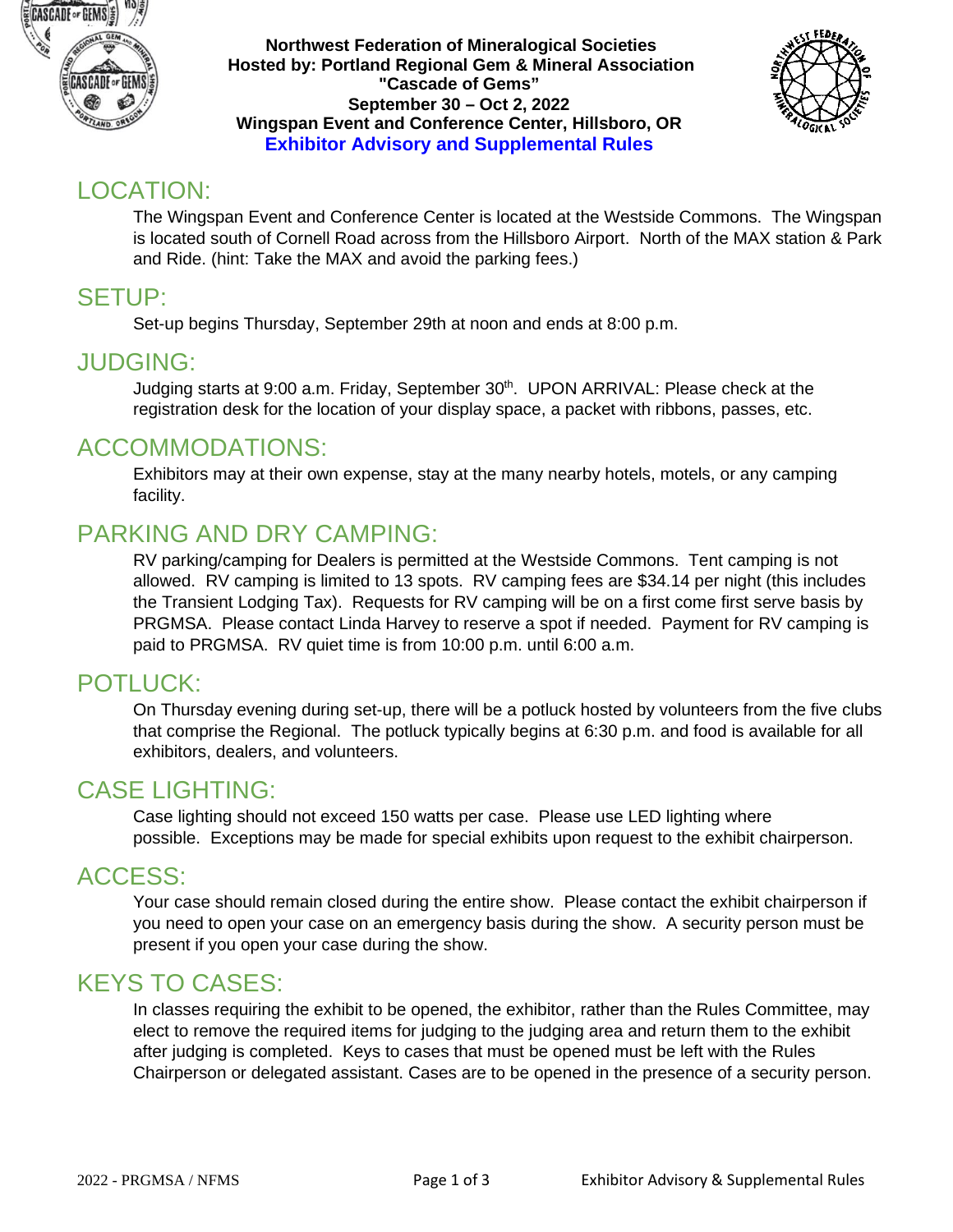

**Northwest Federation of Mineralogical Societies Hosted by: Portland Regional Gem & Mineral Association "Cascade of Gems" September 30 – Oct 2, 2022 Wingspan Event and Conference Center, Hillsboro, OR Exhibitor Advisory and Supplemental Rules**



### REMOVAL OF CASES:

At the close of the show on Sunday, there will be an announcement for all guests to leave the building. After the building is cleared, there will be an announcement for exhibitors, dealers, and show volunteers for the removal of exhibit cases, fixtures, and dealer merchandise. All exhibits must remain in place until closing time unless permission for urgent removal has been obtained from the show chairperson.

#### NAMES/LABELS:

Non-Competitive displays may contain your name or personalized club name badge. Please neatly identify all of the rocks, gems, fossils, jewelry, and other materials in your case to enhance the educational value to the viewer.

# Below only pertains to PRGMSA Trophies

## AWARDS PRESENTATION:

There will be an awards program on Saturday at 12:00 pm (noon) in one of the conference rooms. For more information about the awards presentation, please contact the show front desk for location. Please pick up all awards at this program.

## SPECIAL-COMPETITIVE TROPHIES:

Certain trophies are available to be awarded to noncompetitive exhibitors. However, for you to be eligible for a trophy, please indicate your interest in receiving a trophy in writing when filling out your exhibit registration.

## COMPETITIVE TROPHIES:

The AFMS Uniform Rules Book, the 8th Edition with all updates, will govern all exhibit judging with the exception of the Al Gerding Memorial (Single Faceted Stone), President's Trophy, and Mt Hood Trophy. Please write on your application that you wish to be considered for these awards.

- 1. An Association Award for the best display of Northwest Lapidary Material. All material must originate from within the boundaries of the Northwest Federation. Indicate on the application that you wish to be considered.
- 2. The Mini Cab Award for a limited number of specimens or units prepared by a novice. Please request the rules if you plan to compete in this category.
- 3. The Mini Mineral Award. Please request the rules if you plan to compete in this category.
- 4. The Mini Fossil Award. Please request the rules if you plan to compete in this category.
- 5. The Mini Jewelry Award. Please request the rules if you plan to compete in this category.
- 6. The President's Trophy award of the President's personal choice.
- 7. A Sweepstakes Award to the best competitive exhibit in the show. Determined by a special judging team and selected from all Master Trophy winners.
- 8. The Mount Hood Trophy is presented by the Mount Hood Rock Club as a non-competitive exhibit, based on originality, showmanship, and public appeal. Not open to dealers.